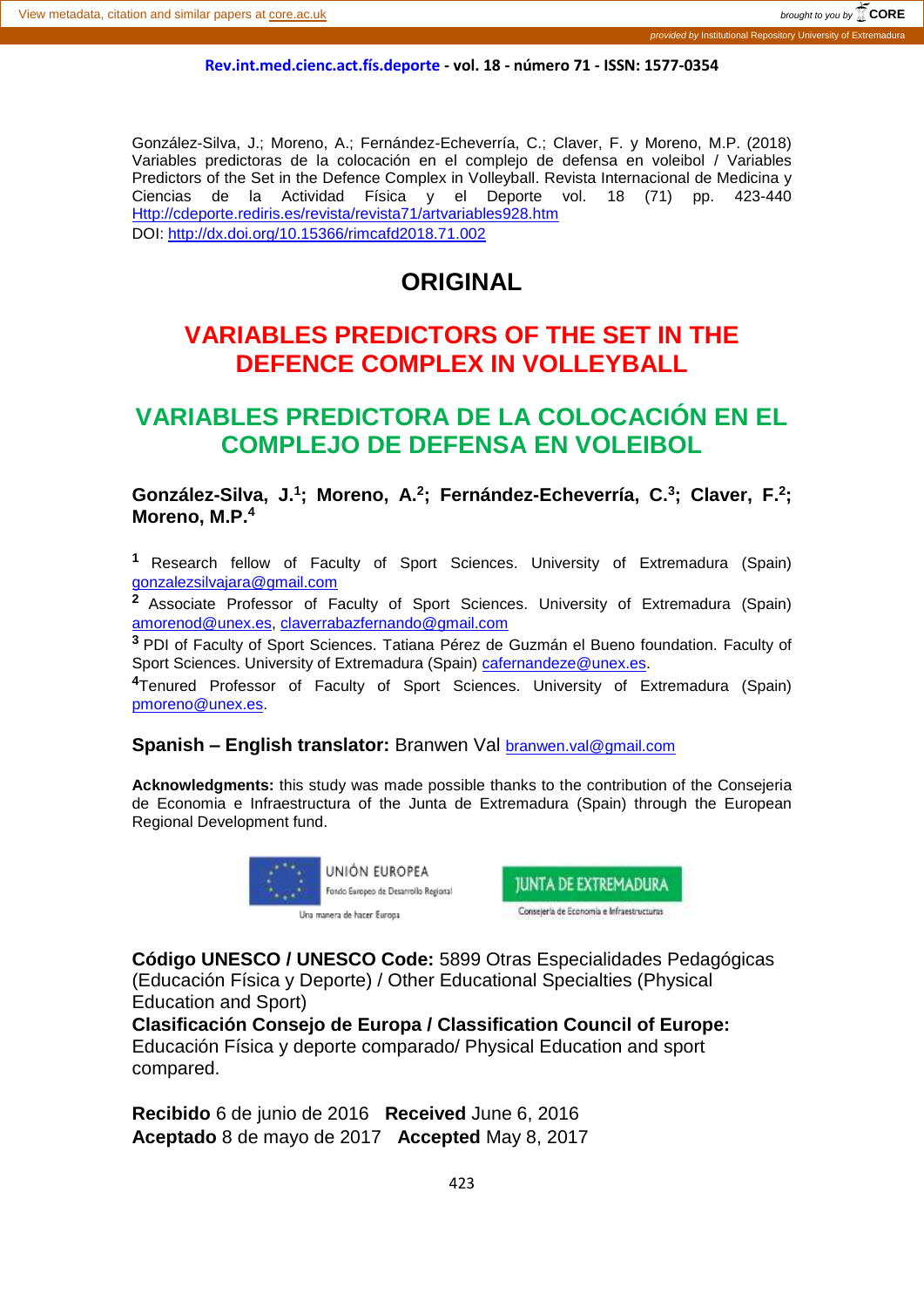### **ABSTRACT**

The objective of the research was to analyse the variables predictors of the setting efficacy in the defence complex (KII), in youth athlete, in both genders. The study sample was comprised of 2.404 game actions, 1.104 in the male gender and 1.300 in the female gender. The actions were carried out by the 34 teams that participated in the Spanish Under-16 Championship. The dependant variable was the setting efficacy. The results determined that, in both genders, the dig efficacy, setting technique and the participation in block predicted the setting efficacy; in male gender, the defence zone and tempo of set; no predictor variables were exclusive to the female gender. This information may be relevant when developing training processes in volleyball.

**KEY WORDS:** match analysis, performance, set, gender.

#### **RESUMEN**

El objetivo de la investigación fue conocer las variables predictoras de la eficacia de colocación en el complejo de defensa (KII), en ambos géneros, en categorías de formación. La muestra del estudio estuvo compuesta por 2.404 acciones de juego, 1.104 en género masculino y 1.300 en género femenino, desarrolladas por los 34 equipos participantes en el Campeonato de España Under 16. La variable dependiente fue la eficacia de colocación. Las variables independientes se agruparon en: variables de defensa, de colocación en KII y de bloqueo. Los resultados determinaron que, en ambos géneros, la eficacia de defensa, la técnica de colocación y la participación en bloqueo predecían la eficacia de la colocación; en género masculino, zona de defensa y tiempo de colocación; ninguna variable fue predictora únicamente en género femenino. Esta información puede ser relevante para el desarrollo del proceso de entrenamiento en voleibol.

**PALABRAS CLAVES:** análisis del partido, rendimiento, colocación, género.

### **INTRODUCTION**

In volleyball, the setter is extremely important for the game, he/she is responsible for distributing the game and for carrying out the offensive organisation (Zetou, Moustakidis, Tsiggilis & Komnonakidou, 2007; Castro & Mesquita, 2008), which is directly related to game performance (Palao, Santos & Ureña, 2004; Queiroga et al., 2010).

The objective of setting is to place the attacker in the best possible conditions to execute her/his attack, both with respect to the ball and with respect to the opposite team (Palao & Martínez, 2013). To do this, the setter has to consider the limitations he encounters with respect to the context (Afonso, Mesquita,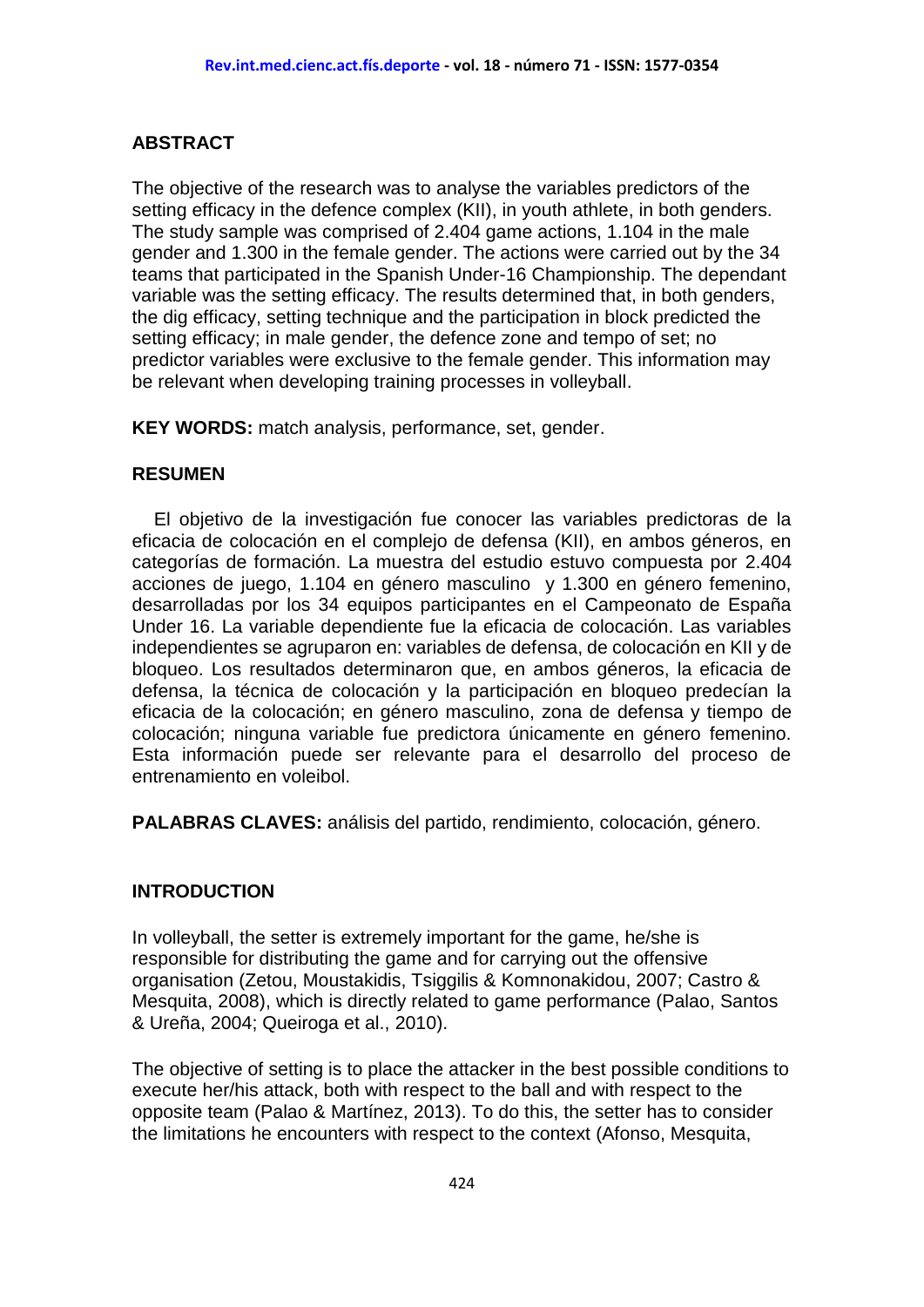Marcelino & Silva, 2010), seeking to upset the attack-defence balance of the opposite team with his action (Palao & Martínez, 2013).

The cyclic and sequential nature of volleyball (Beal, 1989; Buscá & Feber, 2012; Ugrinowitsch et al., 2014) results in different game phases: attack complex (KI) and defence complex (KII) (Beal, 1989; Palao et al., 2004; Cesar & Mesquita, 2006). Furthermore, that cyclic nature of the game means that the setting is limited by the preceding actions (Papadimitriou, Pashali, Sermaki, Mellas & Papas, 2004; Barzouka, Nikolaidou, Malousaris & Bergeles, 2006).

KI entails organising the attack (Afonso et al., 2010). This complex is comprised of the receiving, setting and attacking actions (Marelić, Rešetar, & Janković, 2004; Monteiro, Mesquita & Marcelino, 2009; Silva, Lacerda & Joao, 2014) as well as attack coverage (Palao et al., 2004). The main objective of KI is to neutralise the rival's serve and by means of a good attack (Papadimitriou et al., 2004) and offensive organisation, gain possession of the serve (Monteiro et al., 2009).

KII is known as the defence complex. The actions relating to blocking, dig, set, counterattacking and covering the counterattack are included in this phase (Marelic et al., 2004; Palao et al., 2004; Bergeles, Barzouka & Elissavet, 2009; Joao, Leite & Sampaio, 2010). The main objective of KII is to neutralise and counteract the attack of the opposite team, making it possible to construct the counterattack in optimal conditions, which will permit scoring a point and achieving continuity in the possession of the serve (Ureña, Calvo & Lozano, 2002).

In KII, the ball does not reach the setter in the best conditions (Costa, Afonso, Brant & Mesquita, 2012). However, these conditions may or may not affect the subsequent setting action, depending on the technical mastery of the setter (Papadimitriou et al., 2004; Barzouka et al., 2006; Matias & Greco, 2013). The setter has to distribute the game bearing in mind the opposite team's block (Castro, Souza & Mesquita, 2011) and the adversary's different defensive formations (Matias & Greco, 2011b), creating offensive situations that upset the balance of the block (Afonso et al., 2010), and establishing a good relationship with his/her attackers (Coleman, 2002).

As in other sports, differences also occur in volleyball depending on whether the players are male or female. For example, in terms of game complexes, the number of moves carried out in KII in formative stages is greater in the female gender than in the male gender (Bergeles et al., 2009; Costa et al., 2012). With respect to the type of actions carried out, for example in set, a larger number of jump set are carried out in the male gender than in the female gender, where standing set are the most common (Palao & Martínez, 2013). Finally, apart from the obvious differences with respect to physiological aspects, the efficacy of the game actions also varies in agreement with the gender (Palao, Manzanares & Ortegan, 2009).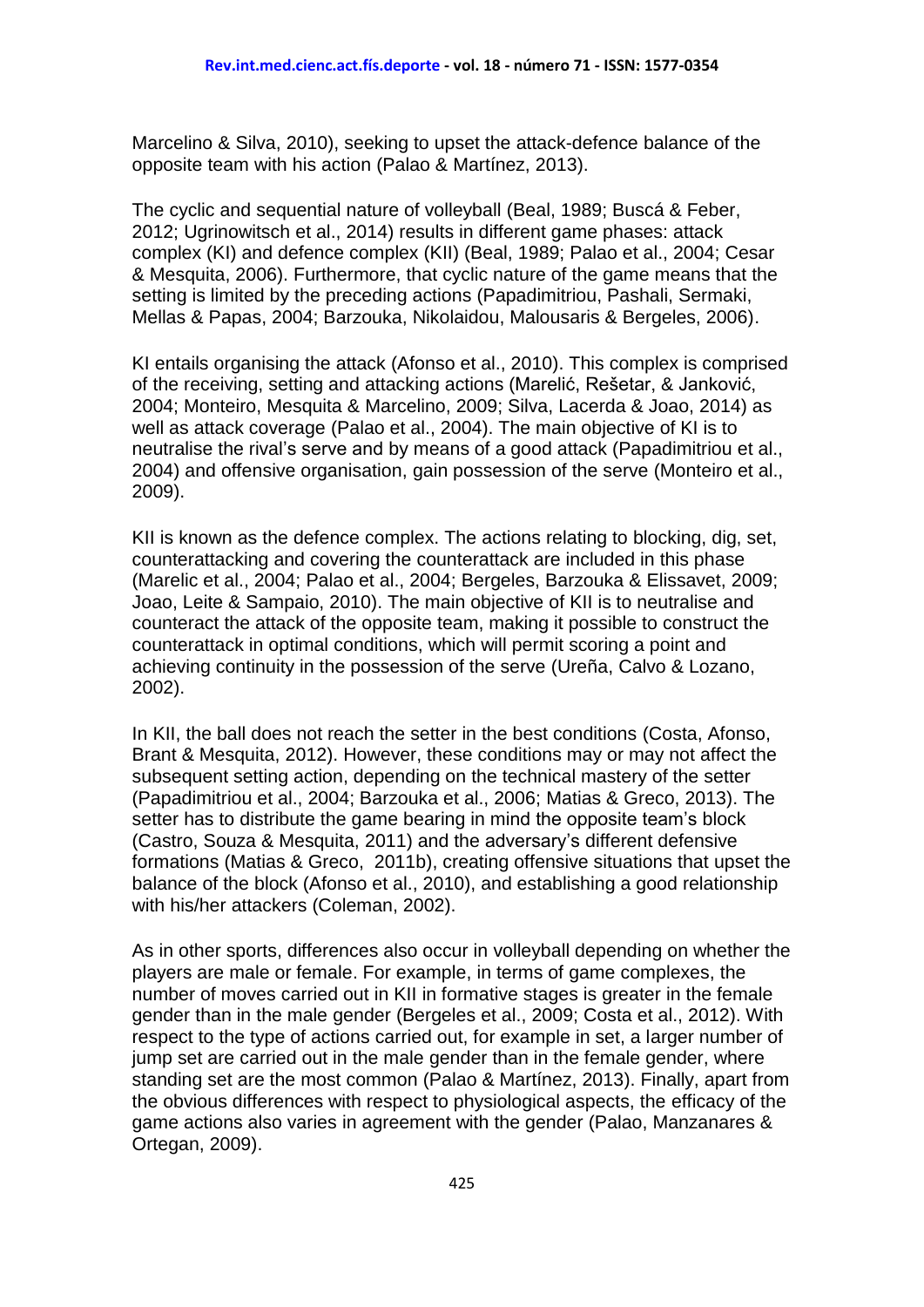As KI is considered to be a decisive phase in the game (Barzouka et al., 2006; Palao, Santos & Ureña, 2007), a large number of studies have been conducted on this complex (Afonso, Esteves, Araújo, Thomas & Mesquita, 2012; Hernández, Ureña, Molina & Sánchez, 2013). Today, the majority of studies carried out on KII focus on characterising the defence phase (Marelić et al., 2004, Palao et al., 2004; Palao et al., 2009).

Multinomial logistic regression enables us to estimate the predictor range of the different variables of the game actions that predict key aspects of such actions (Fernández-Echeverría, Gil, Moreno, Claver & Moreno, 2015). For this reason, and due to the fact that, to date, the studies that have applied this test have been carried out on at high performance level (Castro et al., 2011; Afonso et al., 2012), our research will be developed in the formative stages and using the aforementioned analysis.

Consequently, the objective of our study was to discover the variables that predict the setting efficacy in KII in the formative stages, depending on whether the players are male or female.

#### **MATERIAL AND METHODS**

#### **Sample**

The study sample was comprised of a total of 2404 game actions, carried out by the 34 teams (16 in male gender and 18 in female gender) participating in the Under-16 Spanish Championship. The number of actions observed is shown below in table 1. The actions observed corresponded to one match played by each one of the participating teams. This represents the observation of a total of 72 sets, of which 36 sets belonged to the male gender and 36 sets belonged to the female gender.The championship been played in neutral field for both teams, it was not necessary to take into account whether the teams were playing at home or away.

|              | <b>Table 1.</b> Game actions observed for gender. |            |           |  |  |  |  |  |  |
|--------------|---------------------------------------------------|------------|-----------|--|--|--|--|--|--|
| Game actions | Game actions observed for gender                  |            |           |  |  |  |  |  |  |
| observed     | Male (n)                                          | Female (n) | Total (n) |  |  |  |  |  |  |
| Dig          | 440                                               | 504        | 944       |  |  |  |  |  |  |
| Set in KII   | 332                                               | 398        | 730       |  |  |  |  |  |  |
| <b>Block</b> | 332                                               | 398        | 730       |  |  |  |  |  |  |
| Total        | 1104                                              | 1300       | 2404      |  |  |  |  |  |  |

**Table 1.** Game actions observed for gender.

#### **Variables**

The dependent variable considered in our study was *setting efficacy,* defined as the performance or effect obtained in the setting (Billat, 2002). The criteria of the FIVB system, adapted from Coleman (1975), were used, as in preceding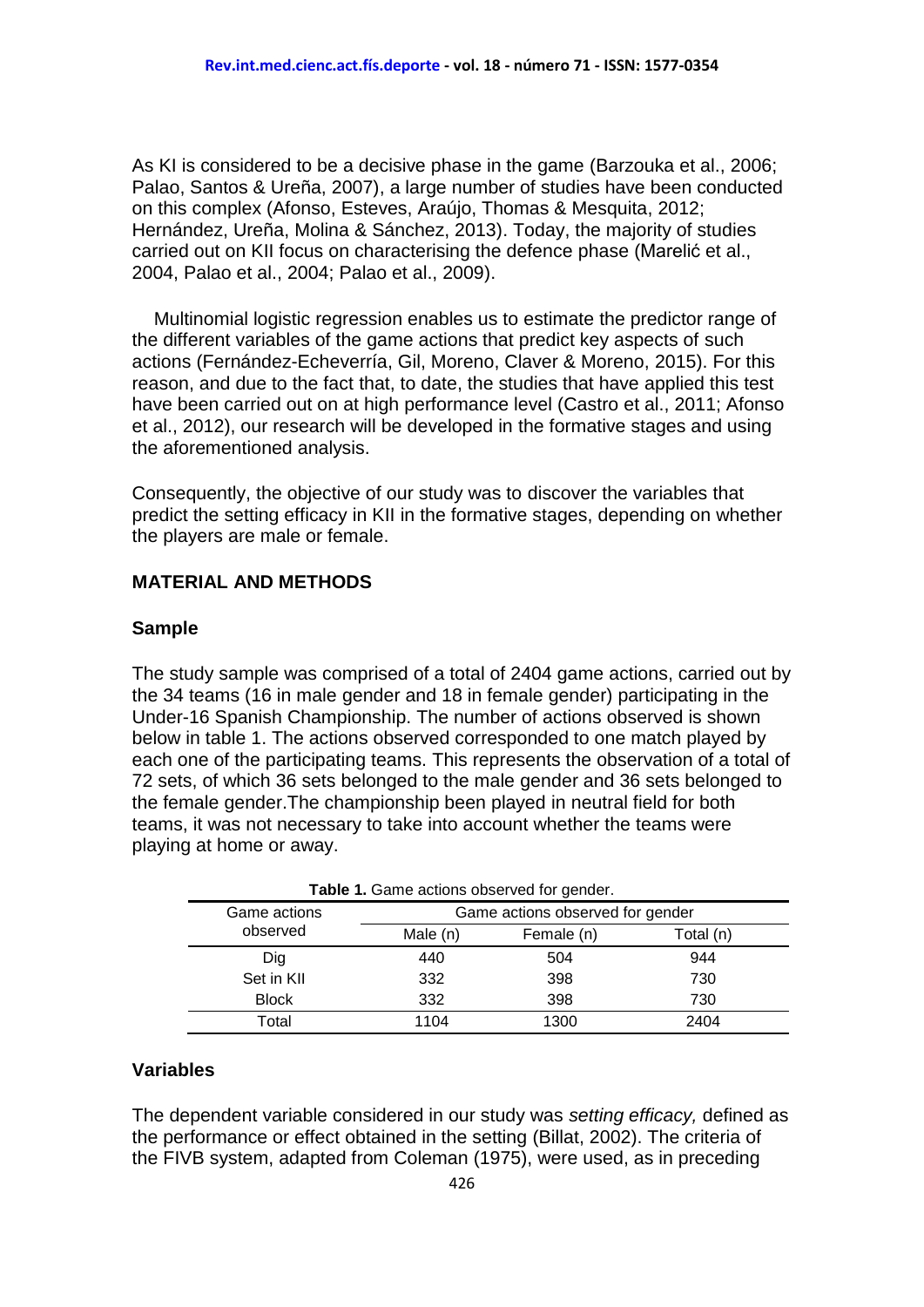studies (Palao & Martínez, 2013). A differentiation was made between: bad setting (setting that does not permit carrying out an attack); good setting (setting that limits the attack options) and perfect setting (setting that permits all the attack options).

The independent variables considered in our study were grouped into dig variables, set variables and block variables.

The dig variables were *player that intervened in defence,* defined as the ingame role of the player who the serve is aimed at for dig. Three similar categories to those used by Maía and Mesquita (2006) in reception have been used: forward-attacker, libero and other players. *Dig zone,* defined as the zone where the dig of the attack is carried out. An adaptation of the criteria used by Mesquita, Manso and Palao (2007), the categories were: lane 1, lane 6 and lane 5. *Dig efficacy,* defined as the effect obtained in the dig. The criteria of the FIVB system, adapted from Coleman (1975). The categories were: bad dig, good dig and perfect dig.

The setting variables were *setter´s position*, defined as the position of the player carrying out the second setting pass. The categories were: defence zone and attack zone (Palao & Ahrabi-Fard, 2011). *Setting zone* (figure 1)*,* defined as the place on the court from where the setting pass is carried out. The categories were: excellent zone/area A (8 m2 area, 2 m long by 4 m wide, located 2 m from the right sideline and 3 m from the left sideline), acceptable zone/area B (6 m2 area, 2 m deep from zones 1 and 3 m wide, located 2 m from the right sideline and 4 m from the left sideline), y not acceptable zone/area C (which is the equivalent to the entire game area excluded in the two cases mentioned above) (Castro & Mesquita, 2010).



**Figure 1**. Setting zone (Castro & Mesquita, 2010)

*Type of set,* defined as the type of setting carried out by the player, considering if the setter is in contact with the ground or not at the time the setting is carried out. The categories were: jump set and standing set (Palao & Martínez, 2013; Palao & Ahrabi-Fard, 2014). *Setting technique,* defined as the complete gesture used in the setting pass. The categories were: forearm set and overhand set. *Set´s area,* defined as the area of the court where the attack strike is made. The categories were: defence zone, zone 2, zone 3 and zone 4 (Papadimitriou et al., 2004; Tsivika & Papadopoulou, 2008). *Tempo of set,* defined as the interaction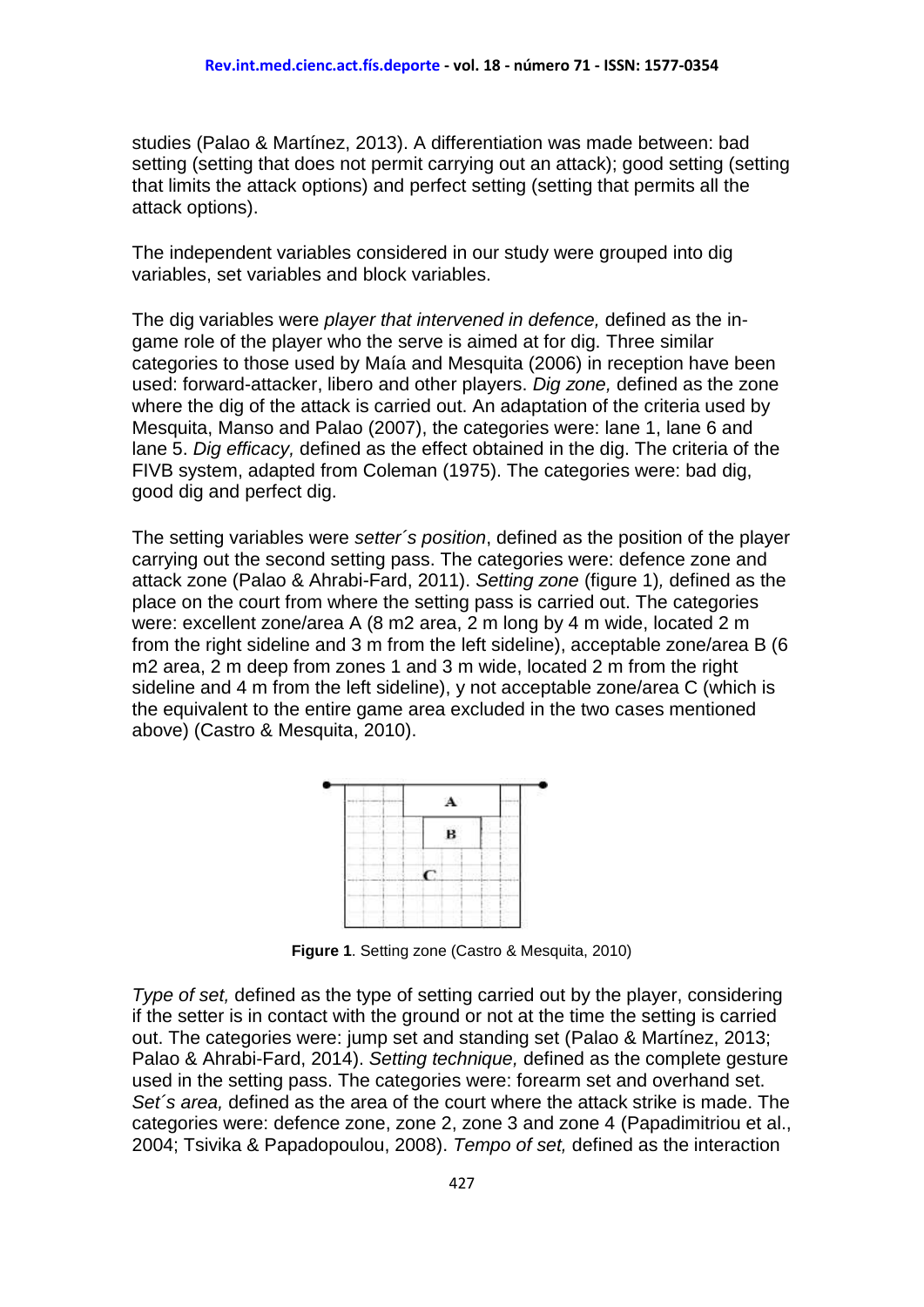between the moment when the setter makes contact with the ball and the start of the attackers' approach. The categories were: first tempo, second tempo and third tempo (Palao et al., 2009; Afonso et al., 2010).

The block variable was p*articipation in block,* defined as the number of players that form the block. An adaptation of the criteria presented by Afonso, Mesquita and Palao (2005) has been used, grouping them into the following categories: zero blockers, one blocker, and two or more blockers.

#### **Measures and instruments**

The data were later collected on video. The matches were recorded using a SONY HDR-XR155 digital camera (M2TS format). This camera was located at one of the ends of the court, guaranteeing a height of 5 m above floor level and a distance of 7 m behind the baseline, to obtain an optimal line of sight.

#### **Reliability of observation**

After compiling the data, all the matches were observed by one single observer. In order to guarantee reliability of the observation, the observer had the following characteristics: degree in Physical Activity and Sport Sciences. National level III volleyball coach, and with five years' experience as a coach, carried out a training process, using, in the different training sessions, samples with different characteristics, and exceeding 10% of the total sample, indicated by Tabachnick and Fidell (2007). The inter-observer Cohen's Kappa values reached, in the observation of all the variables, were higher than .75, in the sixth training session, which was the minimum value considered to be almost perfect agreement (Fleiss, Levin & Paik, 2003). To guarantee the time reliability of the measurement, the same coding was developed on two occasions, with a time difference of 10 days, obtaining Cohen's Kappa values of over .75.

### **Statistical Analysis**

Firstly, the descriptive analysis of the variables was performed in order to discover the frequencies of each one of the variables studied. Secondly, an inferential analysis was performed to verify the associations between each one of the variables studied and the setting efficacy. This analysis is presented through the contingency tables, including Chi-Square and Cramer's V values. The statistical significance level considered was p<.05. Finally, and thirdly, using the multinomial logistic regression model, the predictions of the dependent variable were obtained, respect to each one of the independent variables.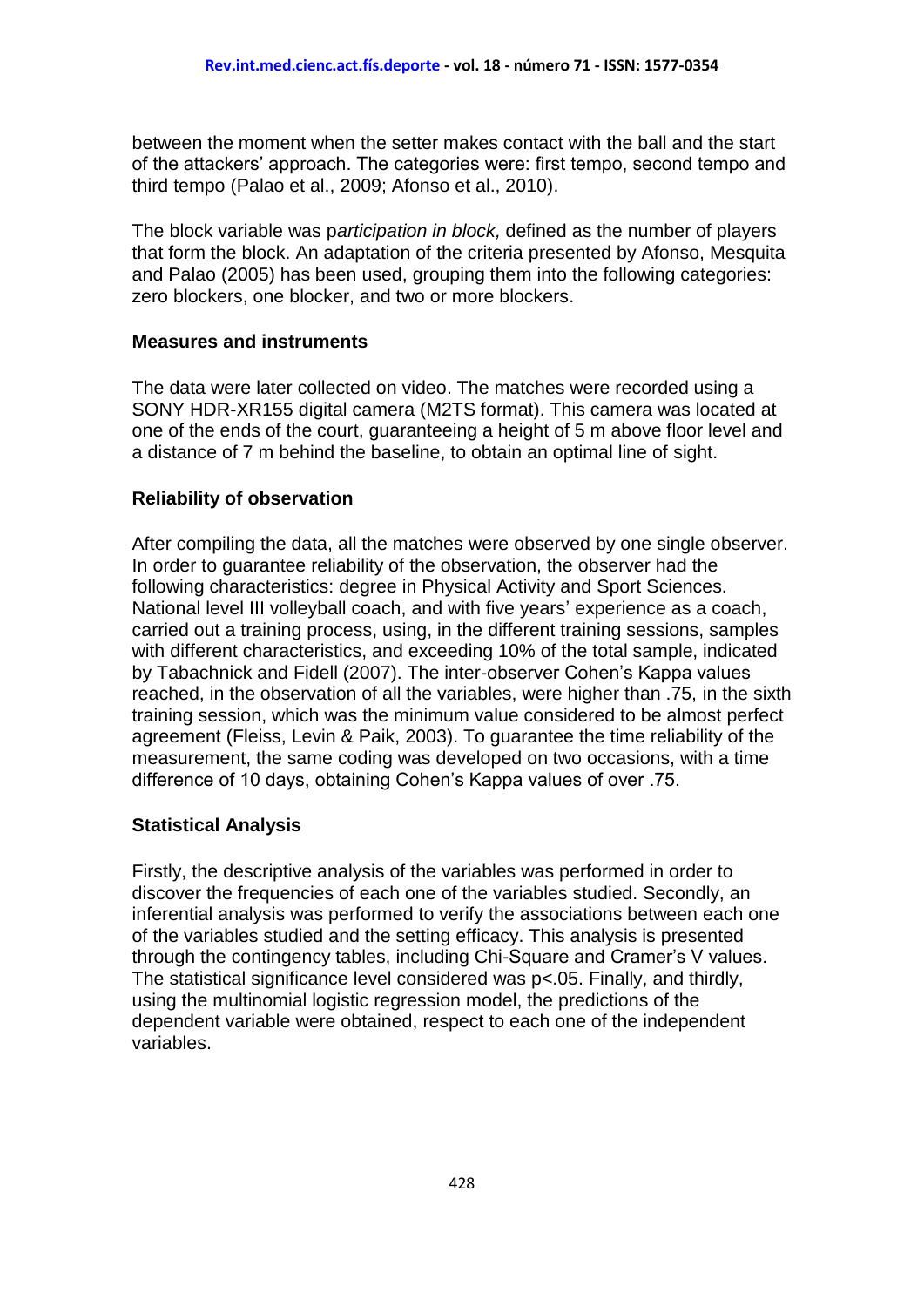## **RESULTS**

#### **Descriptive analysis**

Regarding the dig variables, in the male gender, the other player category is the one that dig on more occasions (55.3%), lane 6 is the area where most dig is carried out (48.7%) and perfect efficacy is the one that occurs the most (48.4%). In the female gender, the other player category is the one that dig the most (62.7%), mainly carrying out this action in lane 6 (47.1%), and perfect efficacy is the one that occurs the most (39.2%).

Regarding the variables relating to set, in the male gender, the most frequent *setter´s position* is the defence zone (59.6%). The set is normally carried out from an excellent zone (44%), standing set is the most common (74.8%), and settings are frequently carried out with a finger set technique (79.6%) and with mainly perfect efficacy (42.1%). The majority of settings are carried out towards zone 4 (43.7%) by means of third tempo attacks (67.3%). In the female gender, the most frequent *setter´s position* is the defence zone (53.5%). The setting is carried out most frequently from an excellent zone (38,9%), with a prevalence of standing set (93,8%), and settings are frequently carried out with a finger set technique (67,2%), and with mainly good efficacy (38,9%). The majority of settings are carried out towards zone 4 (45.1%), by means of third tempo attacks (77.3%).

Finally, with respect to the block variable, *participation in block,* the most common situation, in both the male and female genders, is for there to be two or more blockers (59% and 49.7%, respectively).

#### **Inferential analysis**

The associations obtained between each one of the independent variables and the dependent variables are shown through the inferential analysis, in male and female genders, indicating Chi-square and Cramer's V values.

In male gender (Table 2), there is a significant association between the dependent variable (*setting efficacy)* and the following independent variables: *dig zone, dig efficacy, setter´s position, setting zone, type of set, setting technique, tempo of set* and *participation in block.* Therefore, they will be included in the multinomial logistic regression model.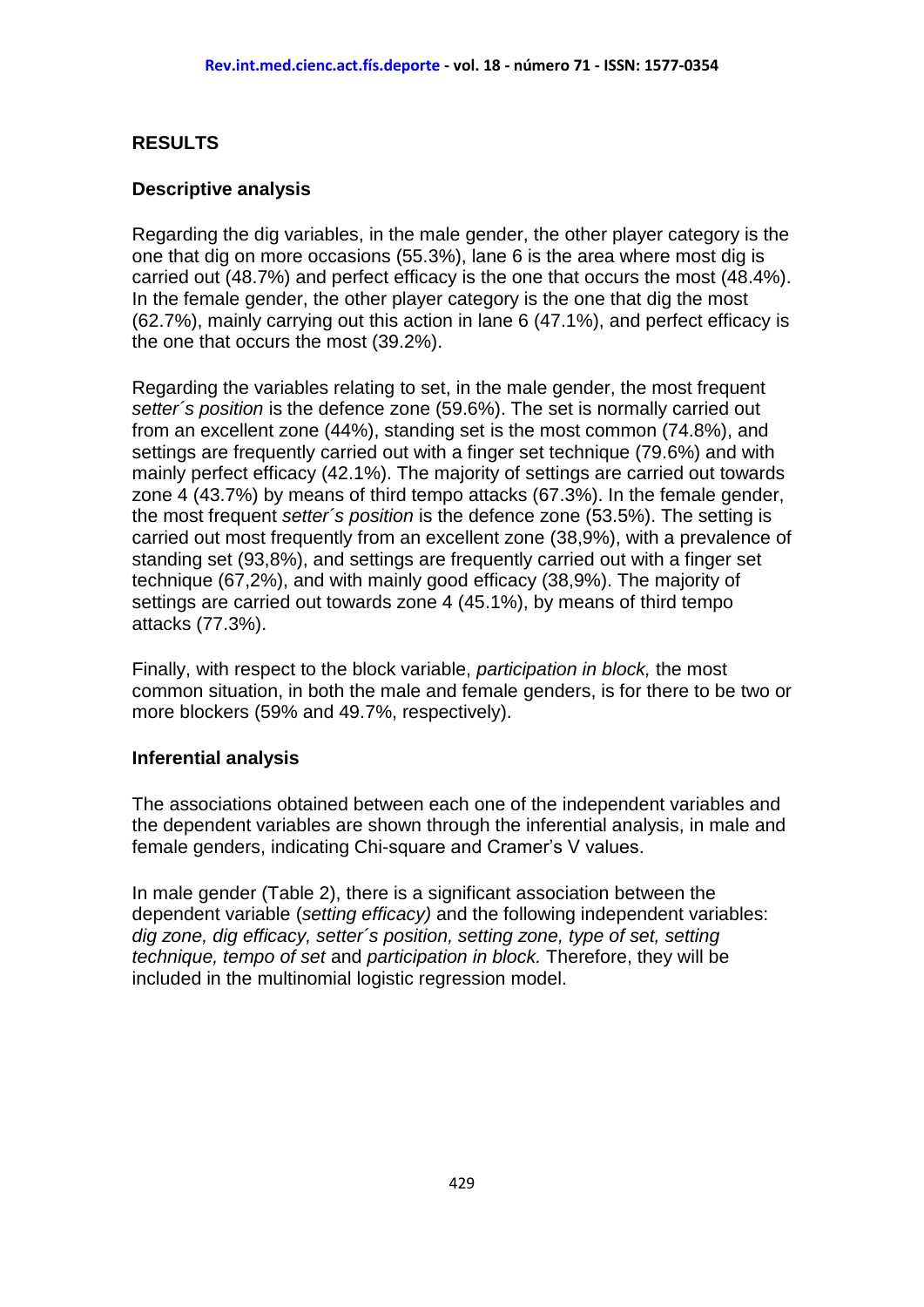|                                   |      |                      | $\check{ }$ |
|-----------------------------------|------|----------------------|-------------|
| Variables                         | Sig. | $X^2$                | V de Cramer |
| Player that intervened in defence | .198 | 6.011a               | .097        |
| Dig zone                          | .011 | 13.748 <sup>a</sup>  | .144        |
| Dig efficacy                      | .000 | 148.827 <sup>a</sup> | .484        |
| Setter's position                 | .027 | 7.237 <sup>a</sup>   | .151        |
| Setting zone                      | .000 | 41.530 <sup>a</sup>  | .256        |
| Type of set                       | .001 | 14.486 <sup>a</sup>  | .213        |
| Setting technique                 | .000 | 85.909 <sup>a</sup>  | .520        |
| Set's area                        | .056 | 12.282a              | .139        |
| Tempo of set                      | .000 | 35.317 <sup>a</sup>  | .236        |
| Participation in block            | .000 | 94.782 <sup>a</sup>  | .388        |

*Table 2. Association of independent variables with the dependent variable in male gender.*

In female gender (Table 3), there is a significant association between the dependent variable (*setting efficacy)* and the following independent variables: *dig efficacy, setting zone, setting technique, set´s area*, *tempo of set* and *participation in block.* On the other hand, there is no significant association between the independent variables: *type of service, serve striking technique, serves direction, receiver player* and s*etter positions.* These independent variables cannot be included in the multinomial logistic regression model.

|                                   |      |                      | $\tilde{}$  |
|-----------------------------------|------|----------------------|-------------|
| Variables                         | Sig. | $X^2$                | V de Cramer |
| Player that intervened in defence | .306 | 4.821a               | .082        |
| Dig zone                          | .934 | .832a                | .034        |
| Dig efficacy                      | .000 | 200.278 <sup>a</sup> | .530        |
| Setter's position                 | .199 | 3.229a               | .095        |
| Setting zone                      | .000 | 61.934 <sup>a</sup>  | .295        |
| Type of set                       | .492 | 1.420 <sup>a</sup>   | .063        |
| Setting technique                 | .000 | 109.863ª             | .555        |
| Set's area                        | .000 | 24.496 <sup>a</sup>  | .185        |
| Tempo of set                      | .000 | 42.326a              | .243        |
| Participation in block            | .000 | 129.263ª             | .426        |

**Table 3**. Association of independent variables with the dependent variable in female gender.

#### **Predictive analysis of the setting efficacy in male gender**

We present the results of the multinomial logistic regression analysis, in male gender, in Table 4.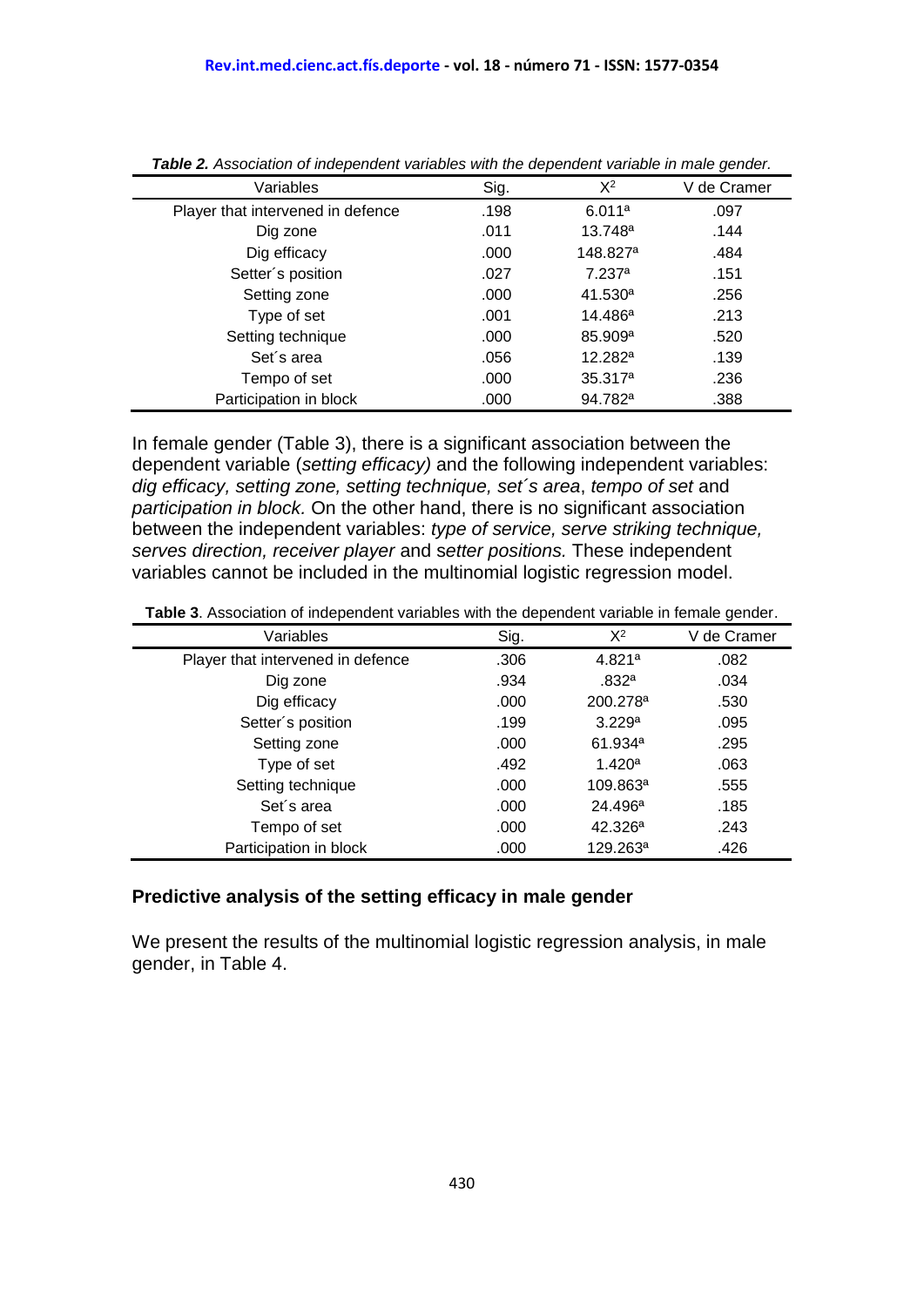| Table 4. Adjusted model for setting efficacy in male gender. |         |      |                              |                              |      |            |                                 |                                          |           |
|--------------------------------------------------------------|---------|------|------------------------------|------------------------------|------|------------|---------------------------------|------------------------------------------|-----------|
|                                                              | Perfect | Good | <b>OR</b>                    | <b>OR</b>                    |      | <b>Bad</b> | OR.                             | <b>OR</b>                                |           |
| Variables                                                    | $%$ a   | ℅    | Crude                        | Adjusted                     | p    | %          | Crude                           | Adjusted                                 | р         |
|                                                              |         |      |                              | Dig zone                     |      |            |                                 |                                          |           |
| Lane 1                                                       | 25      | 44.4 | 2.614<br>$(1.327 - 5.151)^c$ | 2.570<br>$(1.066 - 6.196)^c$ | .035 | 30,6       | 3.161<br>$(1,484-6,733)^c$      | 4,351<br>$(1.083 - 17.480)$ <sup>c</sup> | .038      |
| Lane 5                                                       | 45.1    | 28.6 | 0,933<br>$(.508-1,711)$      | 0.840<br>$(.394 - 1.790)$    | .651 | 26.4       | 1.514<br>$(.781 - 2.933)$       | 1,129<br>$(.325-3.925)$                  | .849      |
| Lane 6 <sup>b</sup>                                          |         |      |                              |                              |      |            |                                 |                                          |           |
| Dig efficacy                                                 |         |      |                              |                              |      |            |                                 |                                          |           |
| Bad dig.                                                     | 3.9     | 11.8 | 6.558<br>$(1.272 - 33.825)$  | 2.219<br>$(.283-17.382)$     | .448 | 84.3       | 118.882<br>$(26.290 - 537.578)$ | 35,507<br>$(2.569 - 490.812)$            | .008      |
| Good dig.                                                    | 33.6    | 53.1 | 3.452<br>$(2.005 - 5.943)$   | 1.938<br>$(.831 - 4.520)$    | .126 | 13.3       | 2.183<br>$(.991 - 4.809)$       | 3.175<br>$(.612 - 16.470)$               | .169      |
| Perfect dig. <sup>b</sup>                                    |         |      |                              |                              |      |            |                                 |                                          | $\bullet$ |
|                                                              |         |      |                              | Setter's position            |      |            |                                 |                                          |           |
| Defence zone                                                 | 48.6    | 30.4 | .532<br>$(.317 - 0.894)$     | .913<br>$(.465 - 1.789)$     | .790 | 21         | .537<br>$(.302 - 0.955)$        | 1.726<br>$(.538 - 5.542)$                | .359      |
| Attack zone b                                                |         |      |                              |                              |      |            |                                 |                                          |           |
|                                                              |         |      |                              | Setting zone                 |      |            |                                 |                                          |           |
| Acceptable zone                                              | 46.7    | 35.6 | 1.486<br>$(.818 - 2.700)$    | 1.136<br>$(.479-2.695)$      | .772 | 17.8       | 1.351<br>$(.641 - 2.846)$       | 2.577<br>$(.501 - 13.258)$               | .257      |
| Not aceptable zone                                           | 15.9    | 42   | 5.154<br>$(2.500 - 10.625)$  | 1.470<br>$(.488-4.424)$      | .493 | 42         | 9.370<br>$(4.313 - 20.358)$     | ,450<br>$(.056 - 3.613)$                 | .453      |
| Excellent zone <sup>b</sup>                                  |         |      |                              |                              |      |            |                                 |                                          |           |
|                                                              |         |      |                              | Type of set                  |      |            |                                 |                                          |           |
| Jump set                                                     | 60      | 26.3 | .428<br>$(.236-.773)$        | 1.214<br>$(.510-2.891)$      | .662 | 13.8       | .308<br>$(.148 - 0.639)$        | 2.433<br>$(.462-12.800)$                 | .294      |
| Standing set b                                               |         |      |                              |                              |      |            |                                 |                                          |           |
|                                                              |         |      |                              | Setting technique            |      |            |                                 |                                          |           |
| Foream set                                                   | 4.6     | 30.8 | 9.813<br>$(2.831 - 34.011)$  | 3.063<br>$(.742-12.648)$     | .122 | 64.6       | 55.576<br>$(16.213 - 190.507)$  | 6.746<br>$(1.104 - 41.223)$              | .039      |
| Overhand set b                                               |         |      |                              |                              |      |            |                                 |                                          |           |
|                                                              |         |      |                              | Tempo of set                 |      |            |                                 |                                          |           |
| $1o$ tempo                                                   | 74.4    | 15.4 | .165<br>$(.065-.421)$        | .082<br>$(.021-.323)$        | .000 | 10,3       | .147<br>$(.049-.441)$           | .019<br>$(.002-.177)$                    | .000      |
| $2o$ tempo                                                   | 58.5    | 29.2 | 0.399<br>$(.211-.754)$       | 0.394<br>$(.169-.918)$       | .031 | 12.3       | 0.224<br>$(.097-.517)$          | 0.352<br>$(.081 - 1.531)$                | .164      |
| 3 <sup>0</sup> tempo b                                       |         |      |                              |                              |      |            |                                 |                                          |           |
|                                                              |         |      |                              | Participation in block       |      |            |                                 |                                          |           |
| Zero blockers                                                | 15.4    | 20   | 1.477<br>$(.614 - 3.549)$    | .836<br>$(.248 - 2.824)$     | .774 | 64.6       | 29.723<br>$(12.065 - 73.223)$   | 1.497<br>$(.281 - 7.968)$                | .636      |
| One blocker                                                  | 48.4    | 21.9 | .513<br>$(.255 - 1.031)$     | 1.064<br>$(.445-2.541)$      | .890 | 29.7       | 4.337<br>$(1.921 - 9.794)$      | 10.889<br>$(2.786 - 42.558)$             | .001      |
| Two or more blockers <sup>b</sup>                            |         |      |                              |                              |      |            |                                 |                                          |           |

a" Category of references for the dependent variable. "b" Category of reference of the independent variable.

"c" Numbers in brackets refer to the 95% confidence interval.

Carrying out dig in lane 1 instead of lane 6 increases the frequency of a bad or good setting (OR=4.351, OR=2.570, respectively), instead of perfect setting.

Carrying out a bad dig, instead of a perfect dig, increases the frequency (OR=35.507) of bad setting instead of perfect setting.

Carrying out a forearm set, instead of finger set, increases the frequency (OR=6.746) of bad setting instead of perfect setting.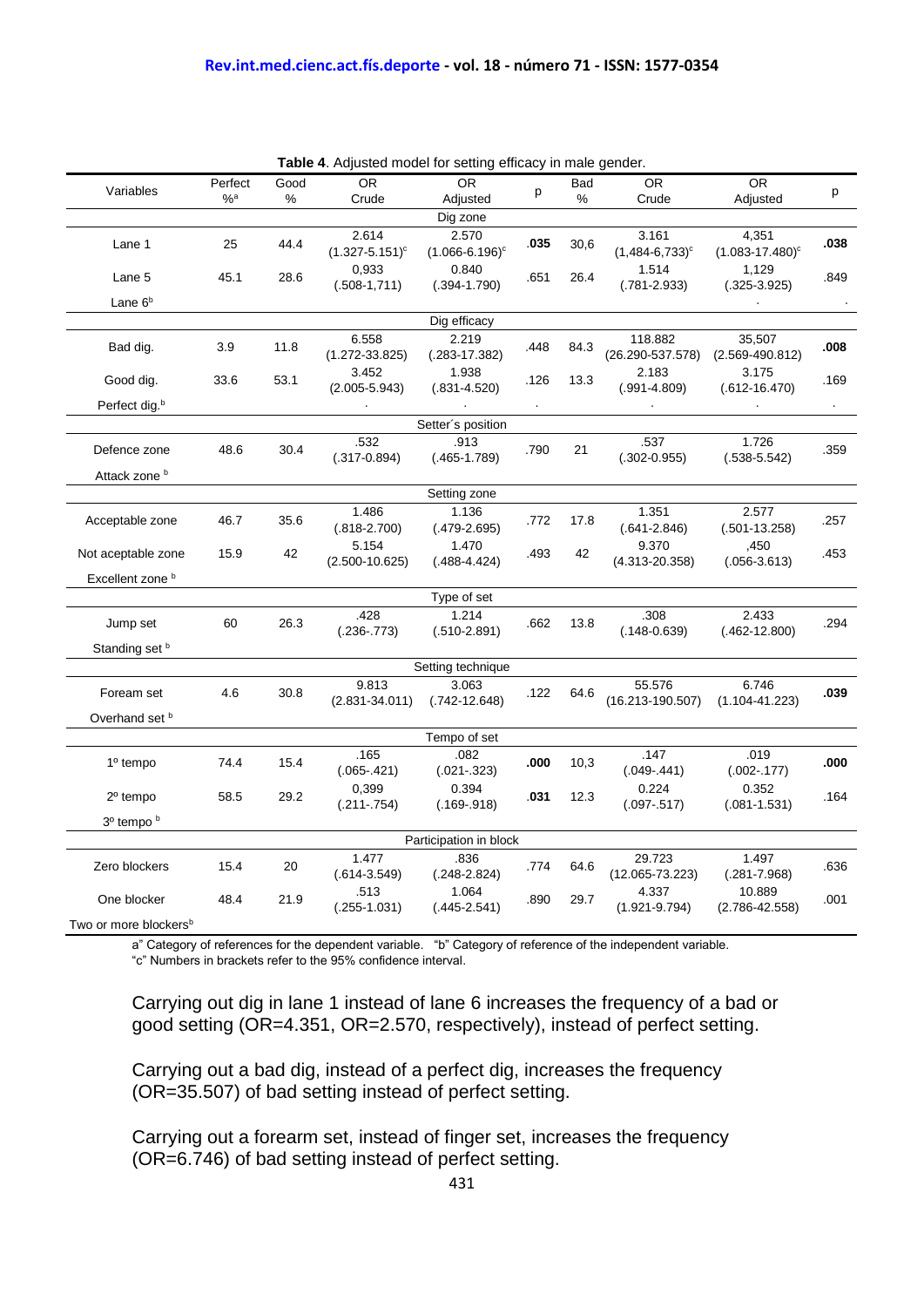Carrying out first tempo setting, instead of third tempo setting, reduces the frequency of bad or good setting (OR=0.019, OR=0.082, respectively), instead of perfect setting. Furthermore, carrying out a second tempo setting, instead of a third tempo setting, reduces the frequency of bad setting (OR=0.394), instead of perfect setting.

A block with one blocker instead of with three blockers is generally preceded more frequently by a bad setting (OR=10.889), instead of perfect setting.

#### **Predictive analysis of the setting efficacy in female gender**

We present the results of the multinomial logistic regression analysis, in female gender, in Table 5.

Carrying out a bad dig instead of a perfect dig increases the frequency (OR=55.739) of a bad setting instead of perfect setting. Furthermore, carrying out a good dig instead of a perfect dig increases the frequency (OR=3.637) of a good setting instead of perfect setting.

Carrying out a forearm set instead of a finger set increases the frequency of bad and good setting (OR=41.555,OR=3.537, respectively), instead of perfect setting.

A block with zero blockers or with one blocker, instead of with three blockers, is generally preceded more frequently by a bad setting (OR=7.853), instead of perfect setting.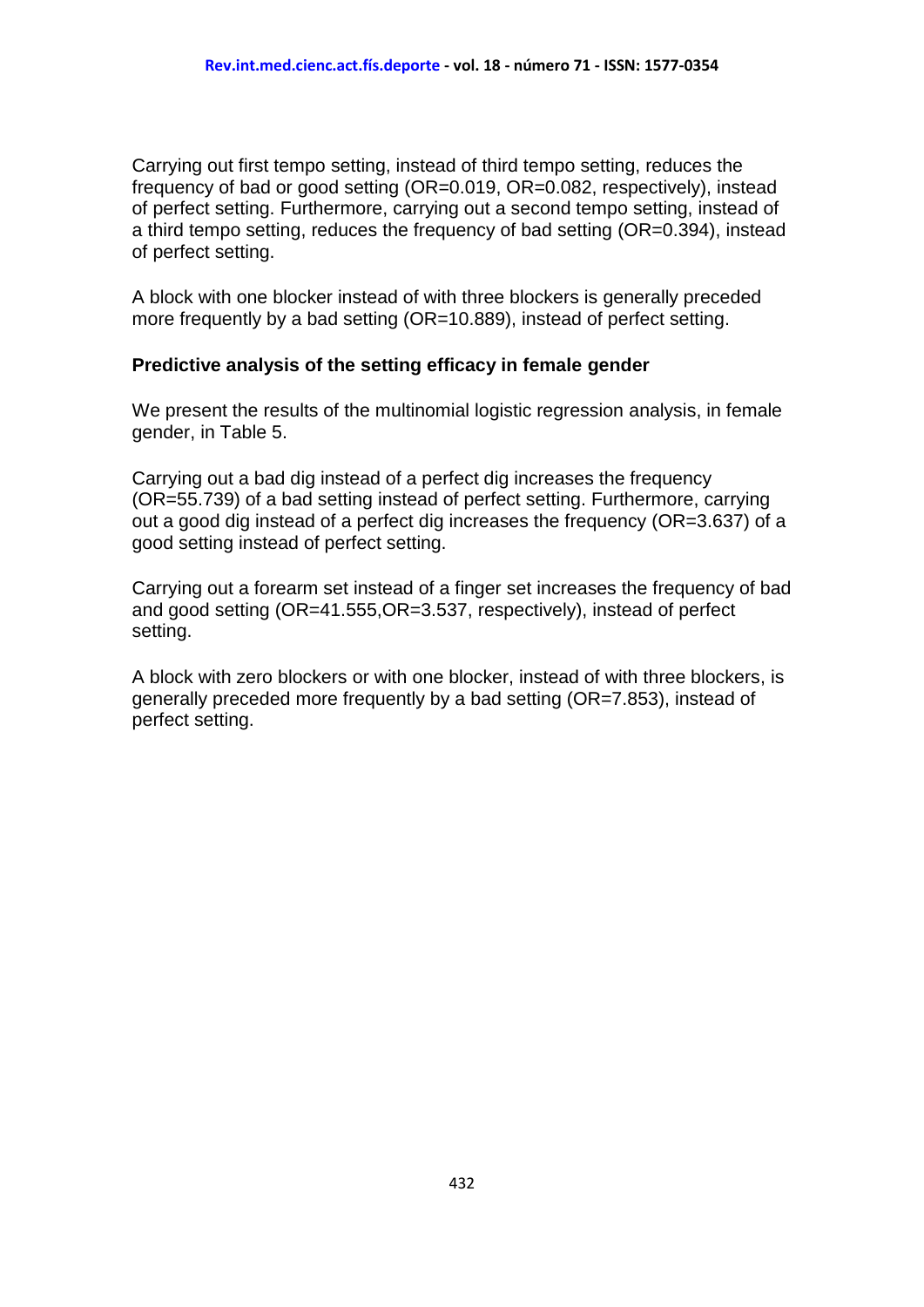|                                   |                               |                              | <b>Table 5.</b> Adjusted model for setting emicacy in female gender. |                        |           |                |                                          |                    |        |      |
|-----------------------------------|-------------------------------|------------------------------|----------------------------------------------------------------------|------------------------|-----------|----------------|------------------------------------------|--------------------|--------|------|
| Variables                         | Perfect                       | Good                         | OR.                                                                  | <b>OR</b>              |           | <b>Bad</b>     | <b>OR</b>                                | <b>OR</b>          | p      |      |
|                                   | $%$ a                         | %                            | Crude                                                                | Adjusted               | p         | $\%$           | Crude                                    | Adjusted           |        |      |
|                                   | Dig efficacy                  |                              |                                                                      |                        |           |                |                                          |                    |        |      |
| Bad dig                           | 3.8                           | 12.7                         | 6.288                                                                | 2.141                  |           |                | 166,000                                  | 55.739             |        |      |
|                                   |                               |                              | $(1.645 - 24.037)^c$                                                 | $(.431 - 10.637)^c$    | .352 83,5 |                | $(44.438-619.478)^c$ $(5.815-534.285)^c$ |                    | .000   |      |
| Good dig                          | 21.4                          | 60.7                         | 5,345                                                                | 3.637                  | .001      | 17,9           | 6.288                                    | 4.968              | .088   |      |
|                                   |                               |                              | $(3.072 - 9.300)$                                                    | $(1.717 - 7.704)$      |           |                | $(2.761 - 14.319)$                       | $(.785-31.417)$    |        |      |
| Perfect dig <sup>b</sup>          |                               |                              |                                                                      |                        |           |                |                                          |                    |        |      |
|                                   |                               |                              |                                                                      | Setting zone           |           |                |                                          |                    |        |      |
| Aceptable zone                    | 33.6                          | 45.8                         | 1.788                                                                | .868                   |           | .708 20.6      | 1.950                                    | .536               | .536   |      |
|                                   |                               |                              | $(1.018-3.129)$ $(.415-1.816)$                                       |                        |           |                | $(.947 - 4.014)$                         | $(.116-2.486)$     |        |      |
| Not aceptable zone                | 11.7                          | 35.1                         | 3.941                                                                | 1.030                  |           | .953 53.2      | 14.480                                   | .312               | .165   |      |
|                                   |                               |                              | $(1.907 - 8.143)$                                                    | $(.383 - 2.771)$       |           |                | $(6.670 - 31.435)$                       | $(.060-1.612)$     |        |      |
| Excellent zone <sup>b</sup>       | $\mathcal{A}^{\mathcal{A}}$ . | $\mathbf{A} \in \mathcal{A}$ | <b>Contractor</b>                                                    | $\sim$                 |           |                | $\sim$                                   |                    | $\sim$ |      |
|                                   |                               |                              |                                                                      | Setting technique      |           |                |                                          |                    |        |      |
| Foream set                        | 4,3                           | 34.2                         | 8.970                                                                | 3.537                  |           | $.027$ 61,5    | 53.280                                   | 41.555             | .000   |      |
|                                   |                               |                              | $(3.406 - 3.623)$                                                    | $(1.154 - 10.840)$     |           |                | (19.756-143.693) (7.174-240.710)         |                    |        |      |
| Overhand set b                    | $\mathbf{r}$ .                | $\sim$                       |                                                                      | $\sim$                 |           |                |                                          |                    |        |      |
| Set's area                        |                               |                              |                                                                      |                        |           |                |                                          |                    |        |      |
| Defence zone                      | 7.3                           | 41.5                         | 4.144                                                                | 2.984                  |           | $.125$ $.51.2$ | 7.622                                    | 1.955              | .580   |      |
|                                   |                               |                              | $(1.151 - 14.9289)$ $(.739 - 12.049)$                                |                        |           |                | $(2.129 - 27.294)$                       | $(.182-21.043)$    |        |      |
| Zone 2                            | 33.3                          | 40                           | .878                                                                 | .945                   |           | .892 26.7      | .871                                     | .686               | .650   |      |
|                                   |                               |                              | $(.436-1.765)$                                                       | $(.416-2.146)$         |           |                | $(.403-1.885)$                           | $(.135-3.488)$     |        |      |
| Zone 3                            | 46.3                          | 32.6                         | .515                                                                 | 1.023                  |           |                | .960 21.1                                | .495               | .633   | .638 |
|                                   |                               |                              | $(.286-.929)$                                                        | $(.425-2.462)$         |           |                | $(.254-.963)$                            | $(.094 - 4.259)$   |        |      |
| Zone $4b$                         |                               |                              |                                                                      |                        |           |                |                                          |                    |        |      |
|                                   |                               |                              |                                                                      | Tempo of set           |           |                |                                          |                    |        |      |
| 1º tempo                          | 70.4                          | 25.9                         | .215                                                                 | .468                   | .249      | 3,7            | .038                                     | .041               | .075   |      |
|                                   |                               |                              | $(.086-.537)$                                                        | $(.129-1.700)$         |           |                | $(.005-.287)$                            | $(.001-1.382)$     |        |      |
| $2o$ tempo                        | 16.4                          | 5                            | .330                                                                 | .538                   | .159      | $\mathbf{1}$   | .166                                     | 1.630              | .660   |      |
|                                   |                               |                              | $(.169 - 643)$                                                       | $(.227-1.276)$         |           |                | $(.069-.401)$                            | $(.184 - 14.427)$  |        |      |
| 3 <sup>0</sup> tempo b            | $\sim$                        | $\bullet$                    |                                                                      |                        | $\sim$    |                |                                          |                    |        |      |
|                                   |                               |                              |                                                                      | Participation in block |           |                |                                          |                    |        |      |
| Zero blockers                     | 5.7                           | 12.9                         | 1.914                                                                | 1.555                  |           | .576 81.4      | 65.906                                   | 7.853              | .038   |      |
|                                   |                               |                              | $(.566-6.469)$                                                       | $(.331 - 7.292)$       |           |                | $(20.893 - 207.897)$                     | $(1.120 - 55.049)$ |        |      |
| One blocker                       | 33.9                          | 39.4                         | .989                                                                 | 1.158                  | .686 26.6 |                |                                          | 3,625              | 2.479  | .183 |
|                                   |                               |                              | $(.577 - 1.693)$                                                     | $(.568 - 2.363)$       |           |                | $(1.752 - 7.498)$                        | $(.651-9.438)$     |        |      |
| Two or more blockers <sup>b</sup> |                               |                              |                                                                      |                        |           |                |                                          |                    |        |      |

|  |  |  | Table 5. Adjusted model for setting efficacy in female gender. |  |  |
|--|--|--|----------------------------------------------------------------|--|--|
|  |  |  |                                                                |  |  |

"a" Category of references for the dependent variable. "b" Category of reference of the independent variable.

"c" Numbers in brackets refer to the 95% confidence interval.

#### **Discussion**

The objective of our study was to discover the variables that predict the setting efficacy in KII in the formative stages, depending on whether the players are male or female.

The variables that turned out to be predictive of the setting efficacy, both in male gender and in female gender were: *dig efficacy, setting technique* and *participation in block.*

Regarding the *dig efficacy,* our results showed that when a good or bad defence was carried out instead of a perfect dig, the efficacy of the setting decreased,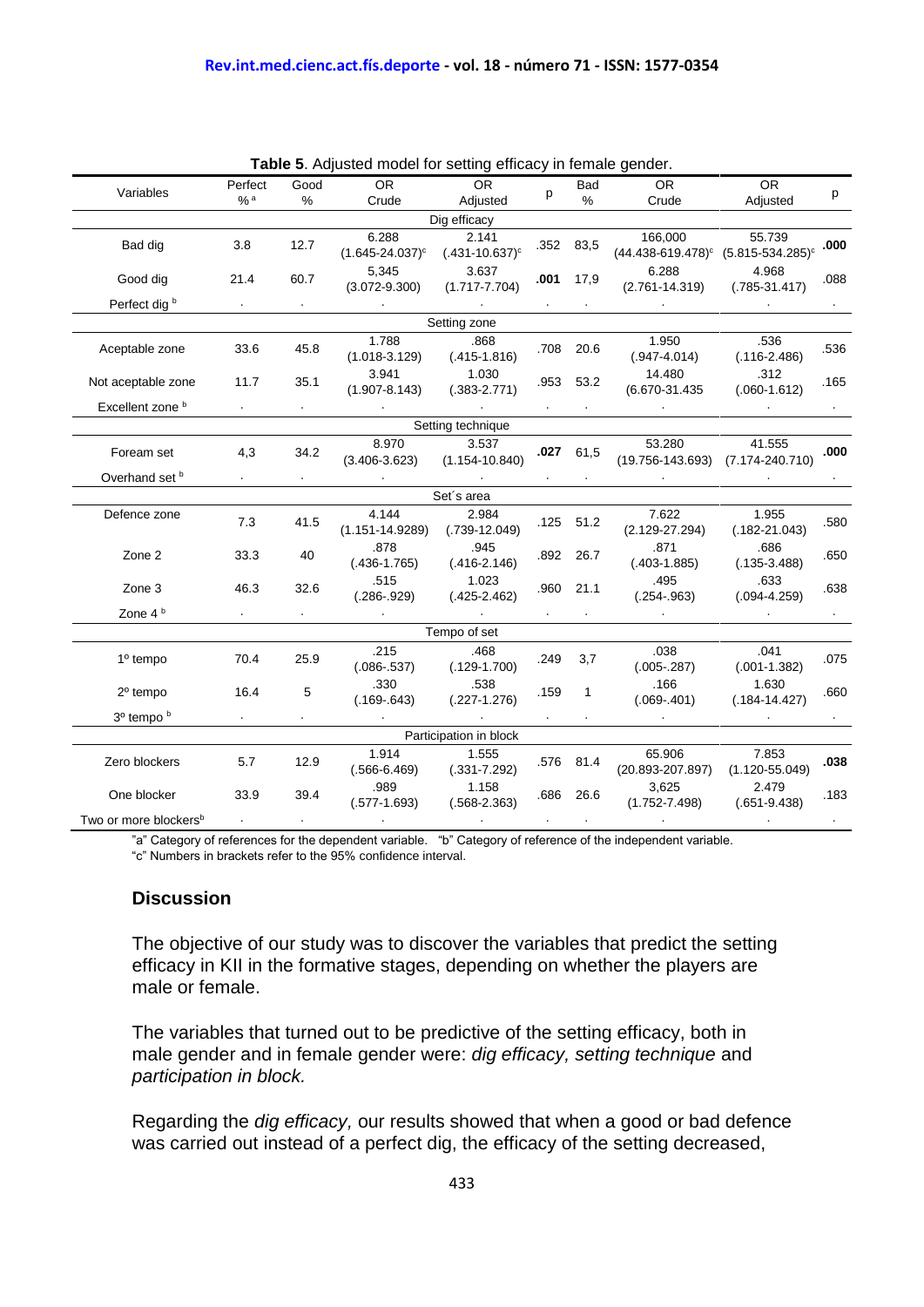producing a larger number of bad and good settings, and with a decrease in perfect settings.

In line with our results, we have found studies, such as that by Mesquita et al.*,* (2007), which showed that on those occasions when the dig was perfect, there was an increase in moves in which the attacker had all possible options to execute the attack, thus improving the setting efficacy.

The inclusion of a specialised player in dig, the libero (FIVB, 1998) may increase the dig efficacy (Marelić et al., 2004; Papadimitriu et al., 2004; Barzouka et al., 2006). An increase in the dig efficacy represents better conditions to carry out the setting, which may affect the final performance of the match (Silva, Lacerda & Joao, 2013), due to the fact that the basis of good offensive organisation is a good dig (Zetou, Tsiggilis, Moustakidis & Komninakidou, 2006).

In the formative stage, the quality of the first contact is even more decisive than at upper echelons (Marelić et al., 2004; Papadimitriu et al., 2004; Barzouka et al., 2006), due to the fact that the setters find it difficult to carry out an optimal setting when the efficacy of the first contact has not been high (Papadimitrio, et al., 2004). Therefore, despite the dig not being a finalist action (Palao, Santos & Ureña, 2006), the special characteristics of volleyball mean that defence has an influence on subsequent actions, setting and attack (Monteiro et al., 2009; Buscà & Feber, 2012; Palao & Martínez, 2013). It is thus recommendable, during the training process and when working on second-line dig, for coaches to place emphasis on defenders sending the balls towards excellent setting zones in order not to condition the setter in his action.

The results concerning the *setting technique* showed that when the setters carried out finger set instead of forearm set, a greater number of perfect settings occurred.

Palao, et al. (2009), at upper echelons, obtained results that are in line with ours, as maximum efficacy in the setting action is achieved with finger set. Therefore, at upper echelons, where setters have a high level of mastery of the setting action, finger pass is the technique that is basically used (Palao & Martínez, 2013). This is the most accurate way of carrying out the setting (Ramon, et al., 2004) both in the formative stages and in high performance.

Despite the fact that our study was carried out in a phase with great contextual interference, as is the KII (Castro, et al., 2011), and that during these stages, setters have low mastery of the technique, the execution of a setting pass using the finger technique improves the efficacy of this action. Therefore, on those occasions when the necessary conditions confer to use the finger technique, this technique must be selected by the setters to increase the setting efficacy.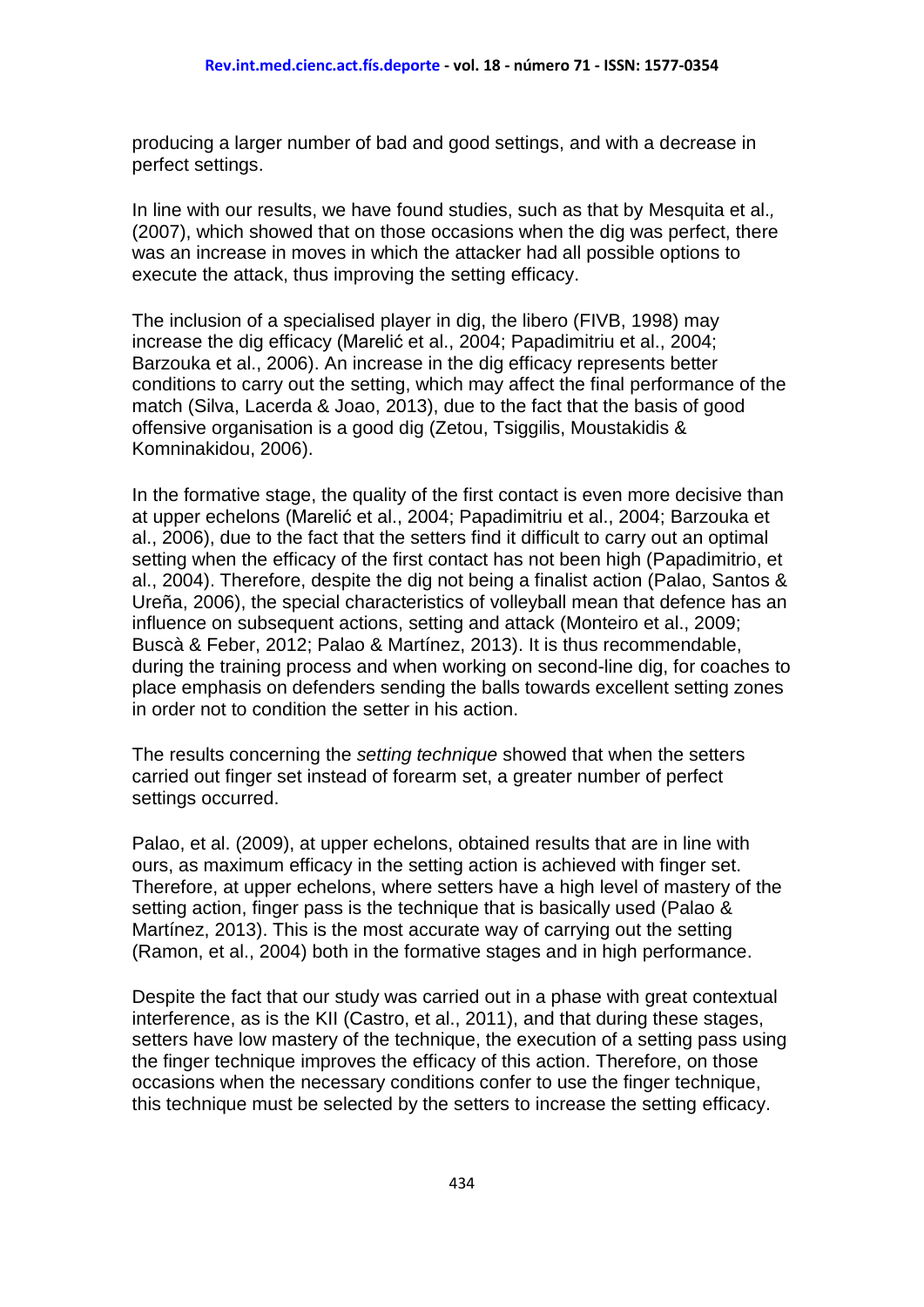With respect to the *participation in block* variable, our study clearly showed that when the setter carried out bad settings, there was an increase in blocks of the rival team with one or zero players blocking, in both female and male genders.

In volleyball, faced with optimal settings, the attacker usually encounters a smaller number of block players (Palao & Martínez, 2013). In our study, when there were low quality settings, there were less block players, maybe because the construction of the attack does not generate high uncertainty in the block.

In the male gender, *dig zone* and *tempo of set* were the variables that proved to be predictive of the setting efficacy. This did not occur in the female gender.

Regarding the *dig zone* variable, our study showed that when the players defended in the lane of zone one, instead of in zone six, the efficacy of the setting decreased, producing a smaller number of perfect settings.

Zone one lane is the place where attackers send the ball in order to avoid the libero player and to try to create interference with the setter's action (Mesquita, et al., 2007). This zone is where the setter and the opposite player usually defend (Mesquita & César, 2007; Gil, Moreno, Moreno, García-González & del Villar, 2010), and this may be one of the reasons for our results. Despite the fact that the setter has good dig (Gil, et al., 2010), he is the player specialised in setting (Afonso, et al., 2010), breaking free from the dig at the right moment to carry out the setting. Furthermore, it is more difficult to set balls coming from zone one than from zone five or six, as balls that come from those zones (five and six), pass in front of the setter. It is thus recommendable, in training sessions, to favour defences in zone one lane.

Regarding the *tempo of set* variable, our study showed that when setters carried out fast tempos, there was an increase in the setting efficacy.

The speed of the setting mainly depends on the setters' skills (Mesquita & Graça, 2002). Despite the fact that the technical mastery of the setters is not high in the formative stages, fast tempo settings are carried out when the conditions are favourable (Afonso, et al., 2010). Therefore, as the ball arrives in the best possible conditions, the setters manage to carry out fast settings, thus increasing the setting efficacy.

Moreover, one of the reasons why this variable was a predictor in the male gender and not in the female gender may be because blocks in the male gender are of a higher quality (Zetou, et al., 2006), as there is a greater need to play fast to avoid the good formation of the block (Costa, et al., 2012; Palao & Martínez, 2013).

Finally, no variable of the study turned out to be a predictor in the female gender and not in the male gender.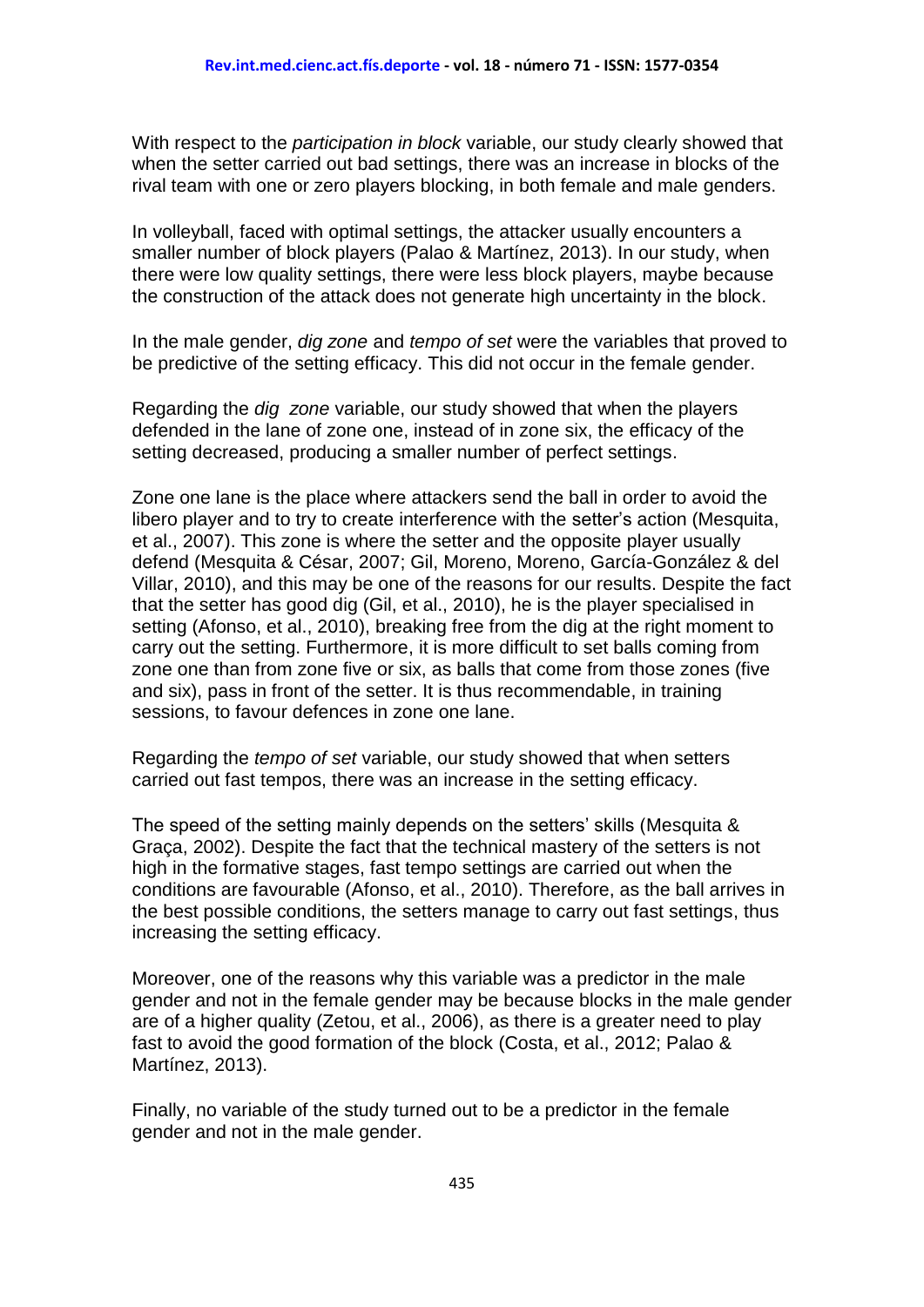#### **CONCLUSIONS**

In the formative stages, both in the male and female genders, the setting efficacy in the defence complex is affected by the dig efficacy, the setting technique and participation in block. Thus, in training processes, it would be recommendable to intensify defensive work together with specific finger set work, so that the setter manages to deliver the setting to zones where there are fewer rival blockers, thus increasing the setting efficacy.

In the male gender, the dig zone one produces a decrease in setting efficacy. The higher level of mastery of the attack of male gender players, compared with female gender players, may cause players to try to seek specific zones of the court with the attack, where dig is more complex. To foster an improvement in the setting efficacy, it would be desirable, during the setters' training process, to develop training tasks where players have to set balls coming from the different zones of the court.

Likewise, in the male gender, the execution of first tempo attacks produces an increase in setting efficacy, increasing the number of perfect set. Due to the fact that the game speed depends on the players' technical skills (Mesquita and Graça, 2002), the higher level of technical mastery of male gender players compared with female players, may cause players to try to accelerate the game speed to a greater extent. In training, it would be interesting to guarantee the generation of optimal situations in order to execute first tempo attacks, which could later be used in competition situations, leading to an improvement in the setting efficacy.

Finally, we can state that a better knowledge of what specifically occurs in both male and female players, may be relevant both for them and for their coaches, with a view to optimising the training process in the formative stages.

#### **REFERENCES**

- 1. Afonso, J., Mesquita, I., & Palao, J.M. (2005). Relationship between the use of commit-block and the numbers of blockers and block effectiveness, *International Journal of Performance Analysis in Sport, 5*(2), 36-45. [https://doi.org/10.1080/24748668.2005.11868326.](https://doi.org/10.1080/24748668.2005.11868326)
- 2. Afonso, J., Mesquita, I., Marcelino, J., & Silva, J. (2010). Analysis of the setter's tactical action in high-performance women's Volleyball, *Kinesiology, 42*(1), 82-89.
- 3. Afonso, J., Esteves, F., Araújo, R., Thomas, L., & Mesquita, I. (2012). Tactical determinants of setting zone in elite men's volleyball, *Journal of Sports Science and Medicine, 11*, 64-70.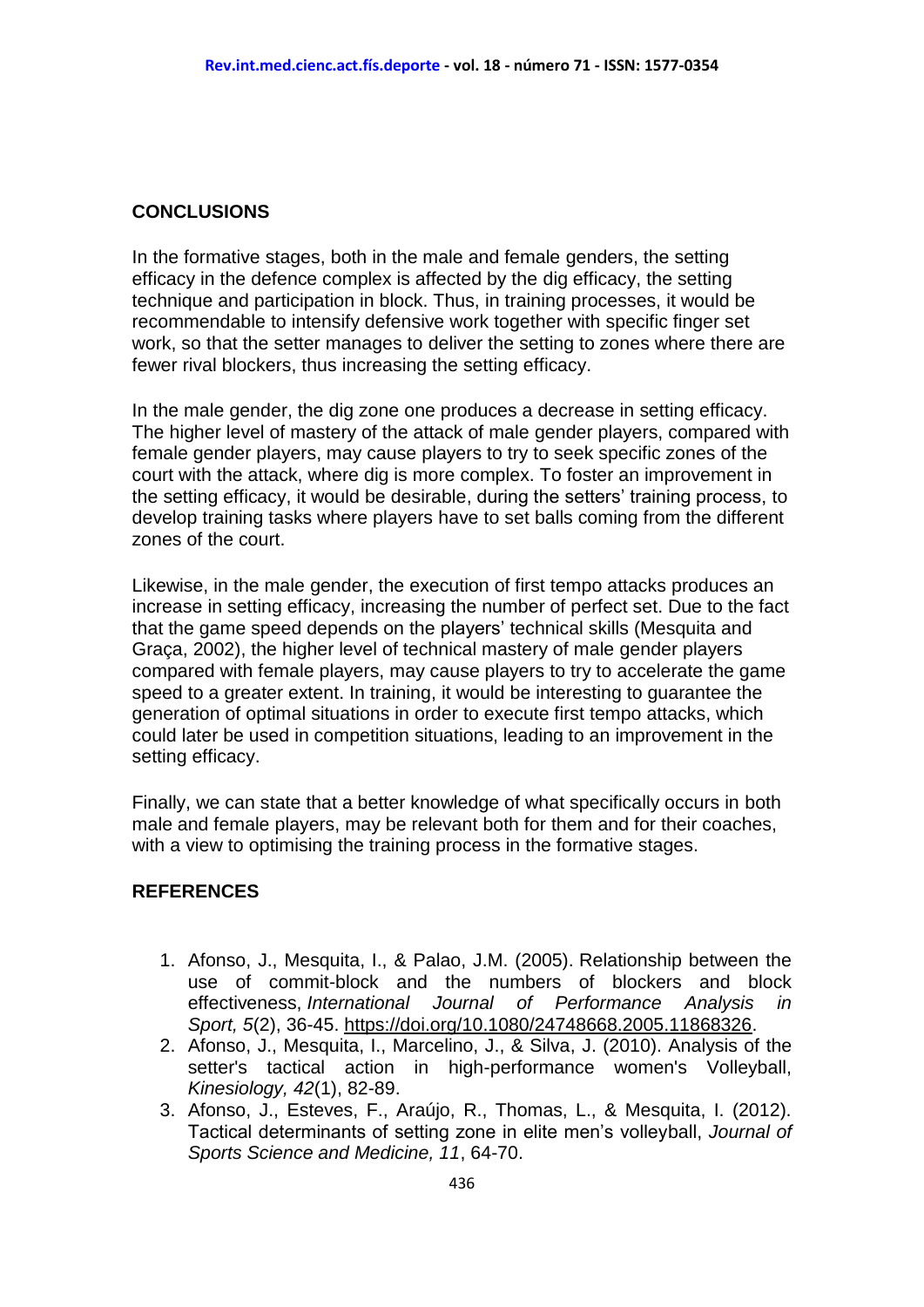- 4. Barzouka, K., Nikolaidou, M., Malousaris, G., & Bergeles, N. (2006). Performance excellence of male setters and attackers in Complex I and II on Volleyball teams in the 2004 Olympic Games, *International Journal of Volleyball Research, 9*(1), 19-24.
- 5. Beal, D. (1989), Basic Team System and Tactics. In FIVB (Ed.), *Coaches Manual I* (pp. 333-356). Lausanne: FIVB.
- 6. Bergeles, N., Barzouka, K., & Elissavet, N. (2009). Performance of male and female setters and attackers on Olympiclevel volleyball teams, *International Journal of Performance Analysis in Sport, 9*(1), 141-148. [https://doi.org/10.1080/24748668.2009.11868470.](https://doi.org/10.1080/24748668.2009.11868470)
- 7. Billat, V. (2002). *Fisiología y metodología del entrenamiento. De la teoría a la práctica.* Barcelona: Paidotribo.
- 8. Buscà, B., & Febrer, J. (2012). Temporal fight between the middle blocker and the setter in high level volleyball, *Revista Internacional de Medicina y Ciencias de la Actividad Física y el Deporte*, *12*(46), 313-327.
- 9. Castro, J.M., & Mesquita, I. (2008). Estudo das implicações do espaço ofensivo nas características do ataque no voleibol masculino de elite, *Revista Portuguesa de Ciências do Desporto, 8*(1), 114-125. [https://doi.org/10.5628/rpcd.08.01.114.](https://doi.org/10.5628/rpcd.08.01.114)
- 10.Castro, J.M., Mesquita, I. (2010). Analysis of the attack tempo determinants in vollevball's complex  $II - a$  study on elite male teams, *International Journal of Performance Analysis in Sport, 10,* 197-206. [https://doi.org/10.1080/24748668.2010.11868515.](https://doi.org/10.1080/24748668.2010.11868515)
- 11.Castro, J.M., Souza, A., & Mesquita, I. (2011). Attack efficacy in Volleyball: elite male team, *Perceptual and Motor Skills, 113*(2), 395-408. <https://doi.org/10.2466/05.25.PMS.113.5.395-408>.
- 12.César, B. & Mesquita, I. (2006), Characterization of the opposite player in function of game complex, attack tempo, and attack effectiveness: Research conducted in elite women's volleyball, *Brazilian Journal of Physical Education and Sport, 20*(1), 59-69.
- 13.Coleman, J.E. (1975). *A statistical evaluation of selected volleyball techniques at the 1974 World`s Volleyball Championships.* Thesis Physical Education. Brigham: Young University.
- 14.Coleman, J. (2002). Scouting opponents and evaluating team performance. In Shondell, D. & Reynaud (Eds.). *The volleyball coaching bible* (pp. 321-346)*.* Champaign, IL: Human Kinetics.
- 15.Costa, G., Afonso, J., Brant, E., & Mesquita, I. (2012). Differences in game patterns between male and female youth volleyball, *Kinesiology, 44*(1), 60- 66.
- 16.Federación Internacional de Voleibol, (1997). *Reglamento Oficial de Voleibol 1997-2000.* F.I.V.B.
- 17.Fernández-Echeverría, C., Gil, A., Moreno, A., Claver, F., & Moreno, M.P. (2015). [Analysis of the variables that predict serve efficacy in young](http://www.ingentaconnect.com/content/uwic/ujpa/2015/00000015/00000001/art00014)  [volleyball players.](http://www.ingentaconnect.com/content/uwic/ujpa/2015/00000015/00000001/art00014) *International Journal of Performance Analysis of Sport, 15*(1), 172-186. [https://doi.org/10.1080/24748668.2015.11868785.](https://doi.org/10.1080/24748668.2015.11868785)
- 18.Fleiss, J., Levin, B., & Paik, M. (2003). *Statistical methods for rates and proportions.* NY: John Wiley & Sons. [https://doi.org/10.1002/0471445428.](https://doi.org/10.1002/0471445428)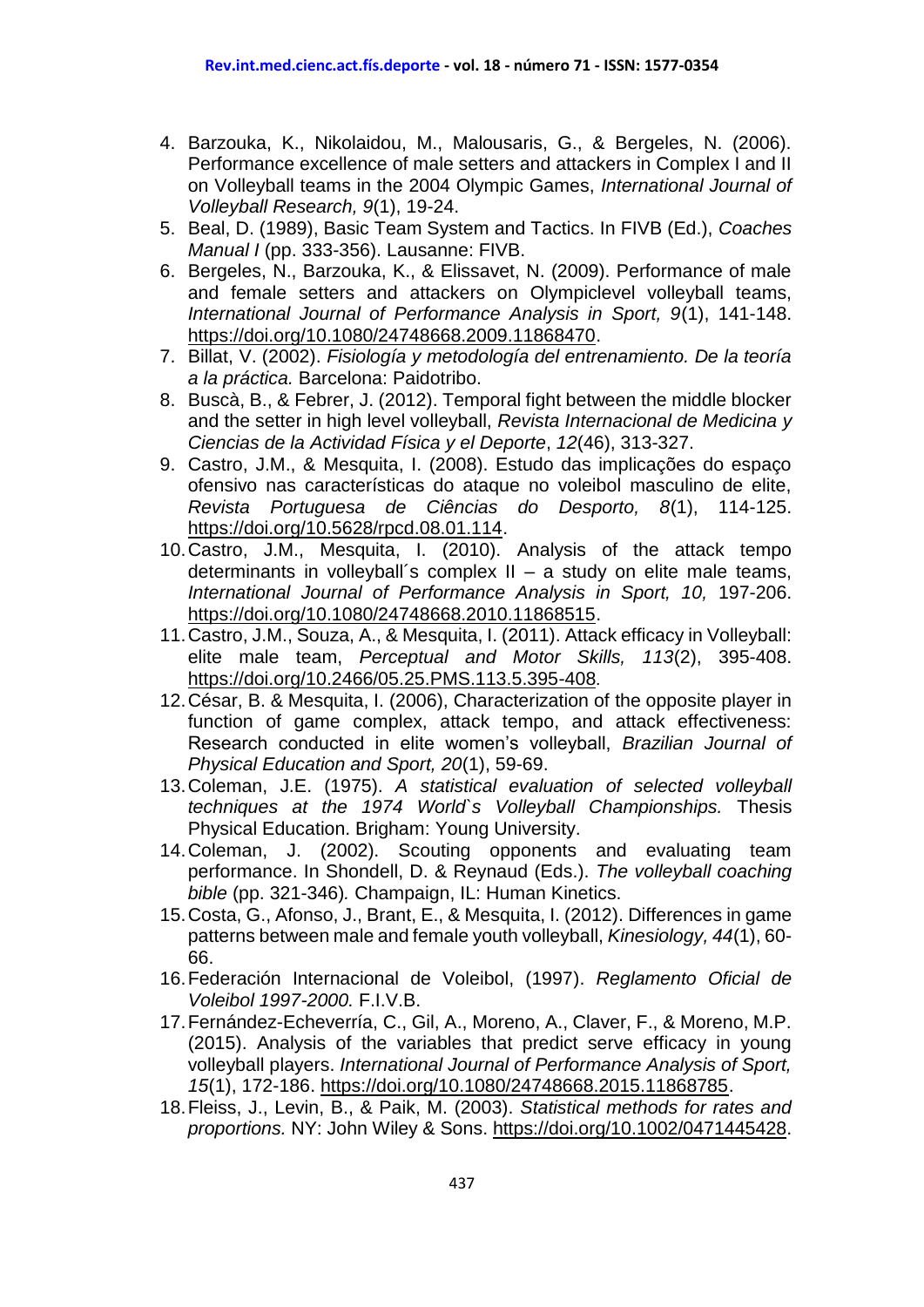- 19.Gil, A., Moreno, M.P., Moreno, A., García González, L., & Del Villar, F. (2010). Caracterización del saque de voleibol en categorías de formación atendiendo a la función en juego*, Revista Internacional de deportes colectivos, 6,* 37-61.
- 20.Hernández, C., Ureña, A., Molina, J.J., & Sánchez, J. (2013). Análisis de la recepción en voleibol y su relación con el rendimiento de ataque en función del nivel de los equipos, *Kronos, 12*(2), 18-29.
- 21.João, P., Leite, N., Mesquita, I., & Sampaio, J. (2010). Sex differences in discriminative power of volleyball game-related statistics. *Percept motor skill, 111*(3), 893-900. [https://doi.org/10.2466/05.11.25.PMS.111.6.893-](https://doi.org/10.2466/05.11.25.PMS.111.6.893-900) [900.](https://doi.org/10.2466/05.11.25.PMS.111.6.893-900)
- 22.Maia, N., & Mesquita, I. (2006). Study of zones and efficacy of the reception according the receiver player in female senior volleyball, *Revista Brasileira de Educação Física e Esportes, 20*(4), 257-270.
- 23.Marelić, N., Rešetar, T., & Janković, V. (2004). Discriminant analysis of the sets won and the sets lost by one team in A1 italian volleyball league – a case study, *Kinesiology, 36*(1), 75-82.
- 24.Matias, C.J.A., & Greco, J.P. (2011b). Offensive organization assessment of winners of brazilian Volleyball Superleague setters, *Revista Brasileira de Ciênccias do Esporte, 33*(4), 1007-1028.
- 25.Matias, C.J.A., & Greco, P.J. (2013). O conhecimento tático declarative dos levantadores campeoes de voleibol, *Motriz, 10*(1), 185-194.
- 26.Mesquita, I., & Graça, A. (2002). Probing the strategic knowledge of an elite volleyball setter: a case study, *International Journal of Volleyball Research, 5*(1), 13-17.
- 27.Mesquita, I., & César, B. (2007). Characterisation of the opposite player´s attack from the opposition block characteristics. An applied study in the Athens Olympic games in female volleyball teams, *International Journal of Perfromance Analysis in Sport, 7*(2), 13-27. <https://doi.org/10.1080/24748668.2007.11868393>.
- 28.Mesquita, I., Manso, F.D., & Palao, J.M. (2007). Defensive participation and efficacy of the libero in volleyball, *Journal of Human Movement Studies, 52,* 95-107.
- 29.Monteiro, R., Mesquita, I., & Marcelino, R. (2009). Relationship between the set outcome and dig and attack efficacy in elite male volleyball game, *International Journal of Performance Analysis of Sport, 9,* 294-305. [https://doi.org/10.1080/24748668.2009.11868486.](https://doi.org/10.1080/24748668.2009.11868486)
- 30.Palao, J.M., Santos, J., & Ureña, A. (2004). Effect of team level on skill performance in volleyball, *International Journal of Performance Analysis Sport, 4*(2), 50-60. [https://doi.org/10.1080/24748668.2004.11868304.](https://doi.org/10.1080/24748668.2004.11868304)
- 31.Palao, J.M., Santos, J. A., & Ureña, A. (2006). Effect of reception and dig efficacy on spike performance and manner of execution in volleyball. *Journal of Human Movement Studies, 51*(4), 221-238.
- 32.Palao, J.M., Santos, J., & Ureña, A. (2007). Effect of the manner of spike execution on spike performance in volleyball, *International Journal of Performance Analysis in Sport, 7*, 126-138. [https://doi.org/10.1080/24748668.2007.11868402.](https://doi.org/10.1080/24748668.2007.11868402)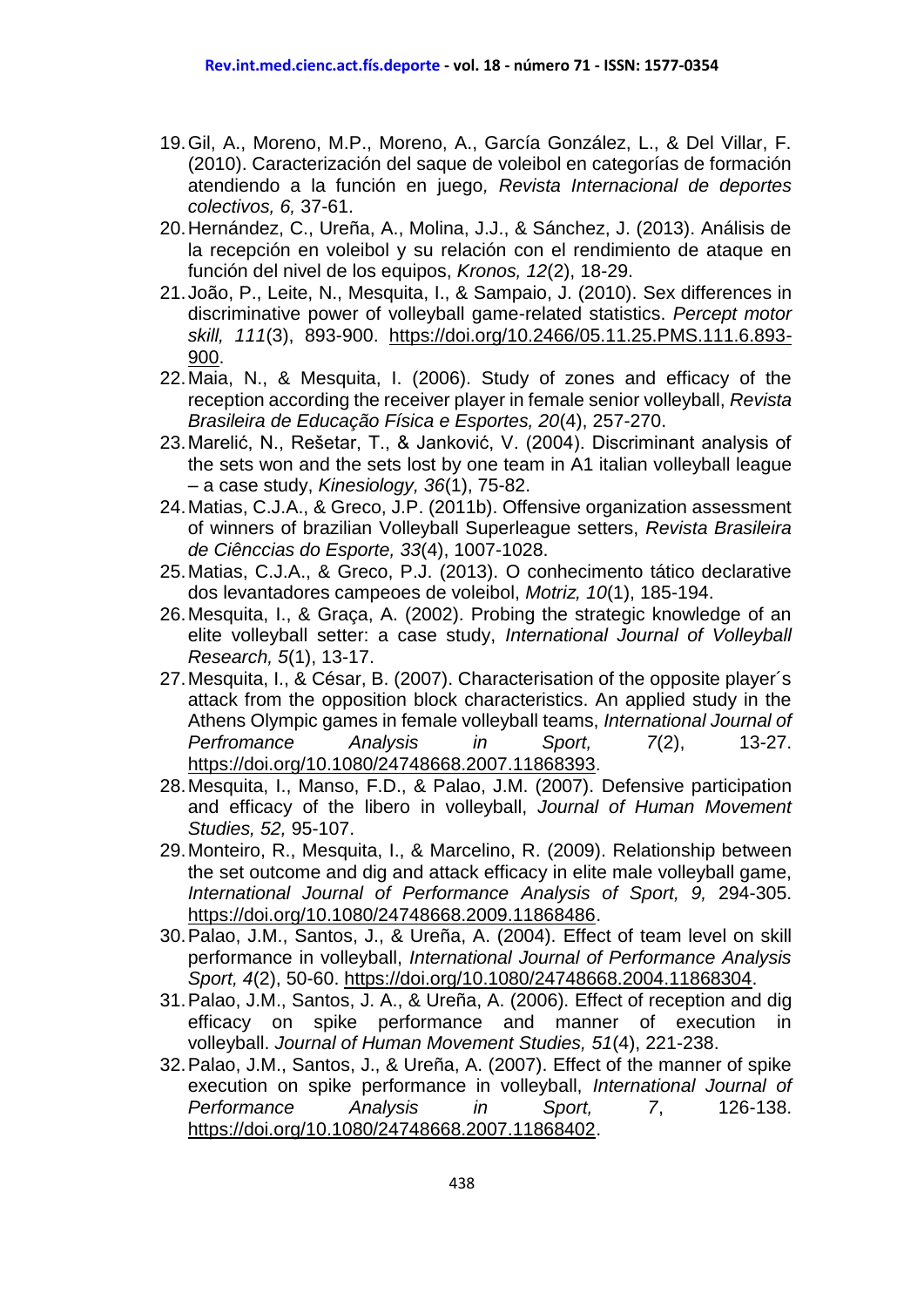- 33.Palao, J.M., Manzanares, P., & Ortega, E. (2009). Techniques used and efficacy of volleyball skills in relation to gender, *International Journal of Performance Analysis in Sport, 9*(2), 281-293. [https://doi.org/10.1080/24748668.2009.11868484.](https://doi.org/10.1080/24748668.2009.11868484)
- 34.Palao, J.M., & Ahrabi-Fard, F. (2011). Side-out success in relation to setter´s position on court in women´s college volleyball, *International Journal of Applied Sports Sciences, 23*(1), 155-167.
- 35.Palao, J.M., & Martinez, S. (2013). Use of jump set in relationship to the competition level in male volleyball, *Revista Euroamericana de Ciencias del Deporte, 2*(1), 43–49.
- 36.Palao, J.M., & Ahrabi-Faird, I. (2014). Effect of jump set usage on side-out phase in women's college volleyball, *Journal of Sport and Human Performance, 2*(3), 1-10.
- 37.Papadimitriou, K., Pashali, E., Sermaki, I., Mellas, S., & Papas, M. (2004). The effect of the opponents' serve on the offensive actions of Greek setters in volleyball games, *International Journal of Performance Analysis in Sport, 4*(1), 23-33. [https://doi.org/10.1080/24748668.2004.11868288.](https://doi.org/10.1080/24748668.2004.11868288)
- 38.Queiroga, M.A., Matias, C.J.A.S., Greco, P.J., & Mesquita, I. (2010). O conhecimento tático-estratégico dos levantadores integrantes das seleções brasileiras de voleibol, *Fitness & Performance Journal, 9*(1), 78- 92, 2010.
- 39.Ramos, M.H.K.P., Nascimento, J.V., Donegá, A.L., Novaes, A.J., Souza, R.R., Silva, T.J., & Lopes, A.S. (2004). Setting action´s internal structure on brazilian male volleyball national championship teams 20002/2003, *Revista Brasileira de Ciencia e Movimento, 12*(4), 33-37.
- 40.Silva, M., Lacerda, D., & Joao, V. (2013). Match analysis of discrimination skills according to the setter attack zone position in high level volleyball, *International Journal of Performance Analysis in Sport, 13*, 452-460. [https://doi.org/10.1080/24748668.2013.11868661.](https://doi.org/10.1080/24748668.2013.11868661)
- 41.Silva, M., Lacerda, D., & Joao, V. (2014). Match analysis of discrimination skills according to the setter defence zone position in high level volleyball, *International Journal of Performance Analysis in Sport, 14,* 463-472. [https://doi.org/10.1080/24748668.2014.11868735.](https://doi.org/10.1080/24748668.2014.11868735)
- 42.Tabachnick, B.G., & Fidell, L.S. (2007). *Using multivariate statistics.* Boston: Allyn and Bacon.
- *43.*Tsivika, M., & Papadopoulou, S. (2008). Evaluation of the Technical and Tactical Offensive Elements of the Men's European Volleyball Championship, *PhysicalTraining, 2.*
- 44.Ugrinowitsch, H., Menezes, G., dos Santos-Naves, S., Dutra, L., Carvalho, M.F., Coca, A., & Benda, R, (2014). Transition I efficiency and victory in volleyball matches, *Motriz, 20*(1), 42-46. [https://doi.org/10.1590/S1980-](https://doi.org/10.1590/S1980-65742014000100006) [65742014000100006.](https://doi.org/10.1590/S1980-65742014000100006)
- 45.Ureña, A., Calvo, R.M., and Lozano, C. (2002). A study of serve reception in the top-level of Spanish male volleyball after the introduction of the libero player, *Revista Internacional de Medicina y Ciencias de la Actividad Física y el Deporte, 2*(4), 37-49.
- **46.**Zetou, E., Tsiggilis, N., Moustakidis, A., & Komninakidou, A. (2006). Playing characteristics of men's Olympic Volleyball teams in complex II,